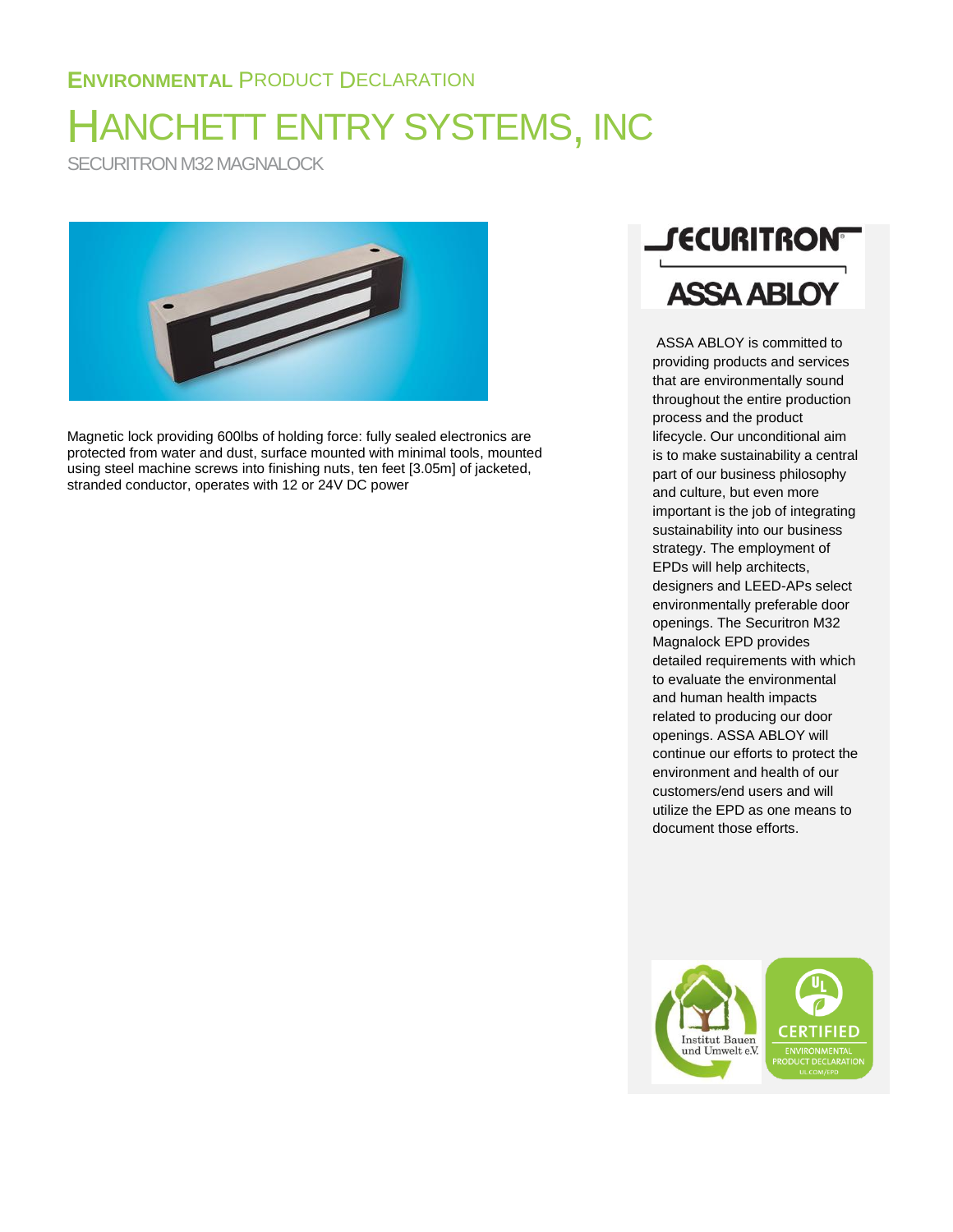## **ENVIRONMENTAL PRODUCT DECLARATION**



*Securitron M32 Magnalock*

#### **According to EN 15804 and ISO 14025 Dual Recognition by UL Environment and Institut Bauen und Umwelt e.V.**

This declaration is an environmental product declaration (EPD) in accordance w ith ISO 14025. EPDs rely on Life Cycle Assessment (LCA) to provide information on a number of environmental impacts of products over their life cycle. Exclusions: EPDs do not indicate that any environmental or social performance benchmarks are met, and there may be impacts that they do not encompass. LCAs do not typically address the site-specific environmental impacts of raw material extraction, nor are they meant to assess human health toxicity. EPDs can complement but cannot replace tools and certifications that are designed to address these impacts and/or set performance thresholds – e.g. Type 1 certifications, health assessments and declarations, environmental impact assessments, etc. Accuracy of Results: EPDs regularly rely on estimations of impacts, and the level of accuracy in estimation of effect differs for any particular product line and reported impact. Comparability: EPDs are not comparative assertions and are either not comparable or have limited comparability w hen they cover different life cycle stages, are based on different product category rules or are missing relevant environmental impacts. EPDs from different programs may not be comparable.



| <b>PROGRAM OPERATOR</b> | UL Environment                                        |
|-------------------------|-------------------------------------------------------|
| DECLARATION HOLDER      | ASSA ABLOY / Hanchett Entry Systems, Inc / Securitron |
| ULE DECLARATION NUMBER  | 4786545067.137.1                                      |
| IIBU DECLRATION NUMBER  | EPD-ASA-20150135-IBA1-EN                              |
| <b>DECLARED PRODUCT</b> | Securitron M32 Magnalock                              |
| REFERENCE PCR           | Locks and fittings, 07.2014                           |
|                         |                                                       |

| <b>ISSUE</b><br>OF.<br><b>DATE</b>                       | 2015<br>18.<br>Mav<br>20 I J |
|----------------------------------------------------------|------------------------------|
| <b>IDIT</b><br>۷AI.<br><b>PERIOD</b><br>$-$<br>JF<br>. . | years<br>ັ                   |

| <b>ICONTENTS OF THE</b><br><b>IDECLARATION</b>                                                                                                            | General information<br>Product / Product description<br>LCA calculation rules<br>LCA scenarios and further technical information<br><b>LCA</b> results<br>References |                                                               |
|-----------------------------------------------------------------------------------------------------------------------------------------------------------|----------------------------------------------------------------------------------------------------------------------------------------------------------------------|---------------------------------------------------------------|
| The PCR review was conducted by:                                                                                                                          |                                                                                                                                                                      | IBU – Institut Bauen und Umwelt e.V.                          |
|                                                                                                                                                           |                                                                                                                                                                      | PCR was approved by the Independent Expert<br>Committee (SVA) |
| The CEN Norm EN 15804 serves as the core PCR. This declaration<br>was independently verified in accordance with ISO 14025 by<br>Underwriters Laboratories |                                                                                                                                                                      |                                                               |
| $\Box$ INTERNAL                                                                                                                                           | $\boxtimes$ EXTERNAL                                                                                                                                                 | <b>Wade Stout</b>                                             |
| This life cycle assessment was independently verified in accordance<br>with EN 15804 and the reference PCR by:                                            |                                                                                                                                                                      | IBU - Institut Bauen und Umwelt e.V.                          |

## **Environment**

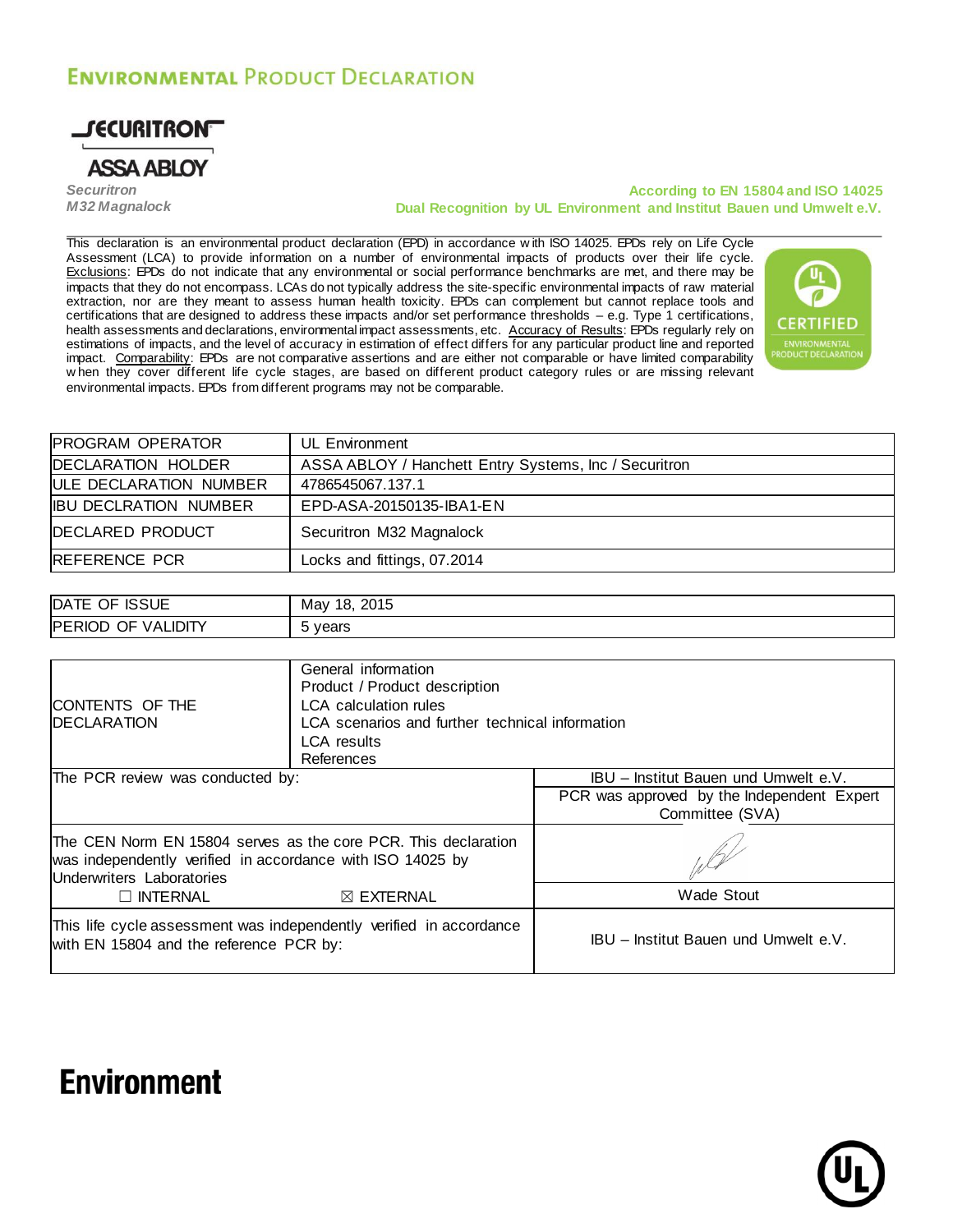

#### **1. General Information**

#### **Hanchett Entry Systems, Inc Securitron M32 Magnalock Programme holder Owner of the Declaration** IBU - Institut Bauen und Umwelt e.V. Hanchett Entry Systems, Inc Panoramastr. 1 10027 S 51st Street, Suite 102 10178 Berlin Phoenix, AZ 85044 Germany **Declaration number Declared product / Declared unit** EPD-ASA-20150135-IBA1-EN The declaration represents 1 magnetic lock – Securitron M32 Magnalock consisting of the following items: Securitron M32 Magnetic Lock Strike Mounting Hardware **This Declaration is based on the Product Scope: Category Rules:** This declaration and its LCA study are relevant to Locks and fittings , 07.2014 Securitron M32 Magnalock. (PCR tested and approved by the independent expert The primary manufacturing processes are made by committee (SVA)) external suppliers and the final manufacturing processes and assembly for occur at the **Issue date** manufacturing factory in Phoenix, Arizona, USA. 18.05.2015 The owner of the declaration shall be liable for the underlying information and evidence; the IBU shall not **Valid to** be liable with respect to manufacturer information, life cycle assessment data and evidences. 17.05.2020 **Verification** Memmanger The CEN Standard EN 15804 serves as the core PCR Independent verification of the declaration according to ISO 14025 Prof. Dr.-Ing. Horst J. Bossenmayer Prof. Dr.-Ing. Horst J. Bossenmayer<br>(President of Institut Bauen und Umwelt e.V.) internally internally internally x externally WMN Dr.-Ing. Burkhart Lehman Dr. Wolfram Trinius (Managing Director IBU) (Independent verifier appointed by SVA) **2. Product 2.1 Product description 2.3 Technical Data Product name:** Securitron M32 Magnalock

**Product characteristic:** 600lb Magnetic Door Lock

- Magnetic lock providing 600lbs of holding force • Fully sealed electronics are protected from water and
- dust
- Surface mounted with minimal tools
- Mounted using steel machine screws into finishing nuts
- Architectural brushed stainless steel finish (US32D/630)
- Ten feet [3.05m] of jacketed, stranded conductor
- Operates with 12 or 24V DC power
- UL Listed

#### **2.2 Application**

Securitron M32 Magnalocks are designed for: The Securitron M32 Magnalock can be used indoors or outdoors to secure high traffic, glass, wood or metal doors.

The table presents the technical properties of Securitron M32 Magnalock:

#### **Technical data**

| <b>Parameter</b>                   | <b>Value</b>      | Unit                    |
|------------------------------------|-------------------|-------------------------|
| <b>Holding Force</b>               | 600               | lbs.                    |
| <b>Current Draw and</b><br>Voltage | 300mA at<br>12VDC | mA<br>and<br><b>VDC</b> |
| Operating<br>Temperature           | $-40$ to $+140$   | °F                      |
| Shipping Weight                    | 6                 | Ibs                     |

#### **2.4 Placing on the market / Application rules** The standards that can be applied for Securitron M32 Magnalocks are:

- UL10C
- UL294
- ANSI/BHMA A156.23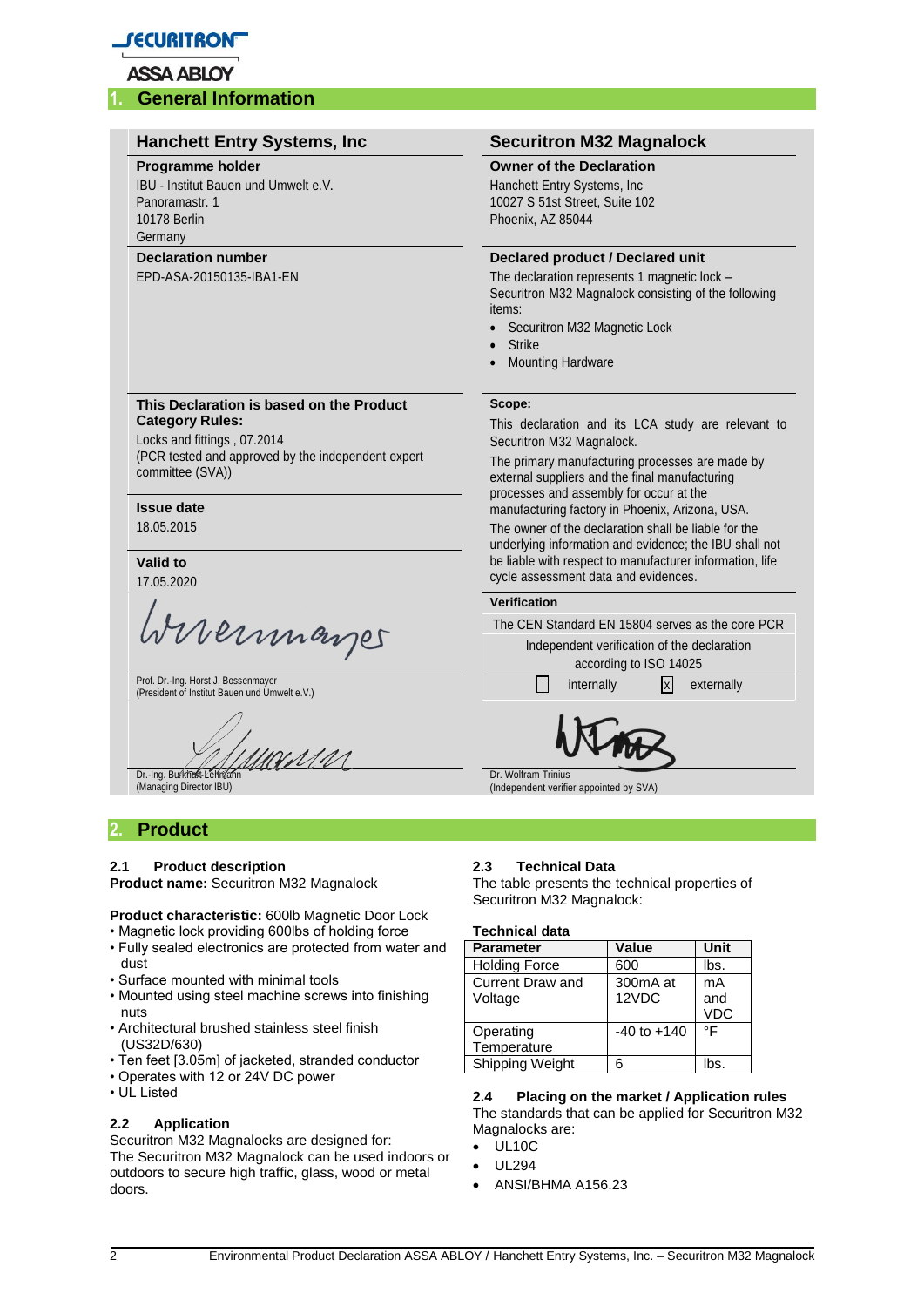

#### **2.5 Delivery status**

Securitron M32 Magnalocks is delivered as in a box size - 380 mm x 185 mm x 26 mm

#### **2.6 Base materials / Ancillary materials**

The average composition for Securitron M32 Magnalocks is as following:

| <b>Component</b>  | Percentage in mass (%) |
|-------------------|------------------------|
| Copper            | 9.4                    |
| <b>Steel</b>      | 62.2                   |
| Stainless steel   | 7.6                    |
| Zinc              | 0.04                   |
| Electronics       | 0.8                    |
| Electro mechanics | 0.2                    |
| Urethane          | 8.6                    |
| <b>Others</b>     | 11.1                   |
| Total             | 100.0                  |

#### **2.7 Manufacture**

The primary manufacturing processes are made by Tier 1 suppliers and the final manufacturing processes occur at in factory Phoenix, Arizona.

The electronics and mechanics are produced in China, Mexico and USA. The components come from processes like stamped steel, turning, zinc and steel casting. Final assembly takes place in the United States.

The factory of Phoenix has a certification of Quality Management system in accordance with ISO 9001:2008

#### **2.8 Environment and health during manufacturing**

ASSA ABLOY is committed to producing and distributing door opening solutions with minimal environmental impact, where health & safety is the primary focus for all employees and associates.

- Environmental operations, GHG, energy, water, waste, VOC, surface treatment and H&S are being routinely monitored. Inspections, audits, and reviews are conducted periodically to ensure that applicable standards are met and environmental management program effectiveness is evaluated.
- Code of Conduct covers human rights, labor practices and decent work. Management of ASSA ABLOY is aware of their roles and responsibilities, providing appropriate training, supporting accountability and recognizing outstanding performance.
- Any waste metals during machining are separated and recycled. The waste from the water-based painting process is delivered to waste treatment plant.

#### **2.9 Product processing/Installation**

Securitron M32 Magnalocks are distributed through and installed by trained installation technicians, such as locksmiths, carpenters etc. adhering to local/national standards and requirements

#### **2.10 Packaging**

Securitron M32 Series Magnalocks are packed in a cardboard box with corrugated carton inlays. The packaging is fully recyclable. Separate lock case package with dimensions: 380 mm x 185 mm x 26 mm 80% of carton is made from recycled material 100% of packaging paper are made from recycled material.

| <b>Material</b> | Value (%) |
|-----------------|-----------|
| Cardboard/paper | 100.0     |
| Total           | 100.0     |

#### **2.11 Condition of use**

To maintain a strong bond, dust debris and corrosion should be removed by cleaning with rubbing alcohol or a silicon based cleaner and a clean cloth. Cleaning once per year is usually sufficient.

#### **2.12 Environment and health during use**

There is no harmful emissive potential. No damage to health or impairment is expected under normal use corresponding to the intended use of the product.

#### **2.13 Reference service life**

Approved for 1,000,000 cycles under normal working conditions, 20 years depending on cycle frequency.

#### **2.14 Extraordinary effects**

#### **Fire**

Suitable for use in fire and smoke doors (EN 14846)

#### **Water**

Contain no substances that have any impact on water in case of flood. Electric operation of the device will be influenced negative.

#### **Mechanical destruction**

No danger to the environment can be anticipated during mechanical destruction.

#### **2.15 Re-use phase**

The majority, of components is steel, iron and copper which can be recycled. The magnalocks can be mechanically dissembled to separate the different materials. The plastic components can be used for energy recovery in an incineration plant. The product is possible to re-use during the reference service life and be moved to one door to another.

#### **2.16 Disposal**

The product can be mechanically dissembled to separate the different materials. 89% of the materials used are recyclable. The rest is disposed as a construction waste for landfill.

#### **2.17 Further information**

Hanchett Entry Systems, Inc. 10027 S. 51st St, Ste. 102 Phoenix, AZ 85044

Tel: 1-800-626-7590 http://www.securitron.com www.ASSAABLOYdss.com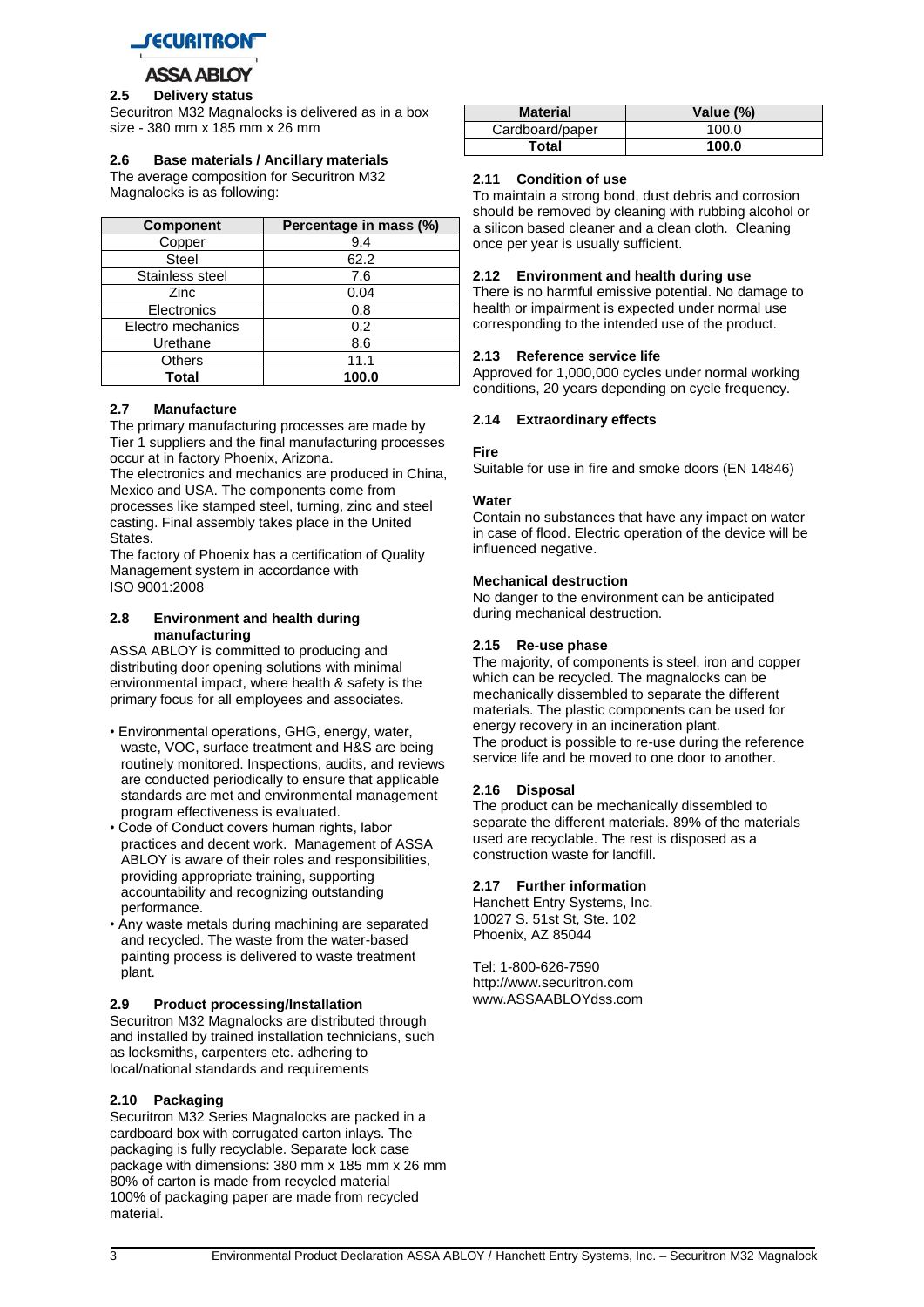

## **3. LCA: Calculation rules**

#### **3.1 Declared Unit**

The declaration refers to the functional unit of 1 piece of Securitron M32 Magnalock as specified in Part B requirements on the EPD for PCR Locks and fittings: (mechanical & electromechanical locks & fittings)

#### **Declared unit**

| <b>Name</b>                            | Value | Unit                 |
|----------------------------------------|-------|----------------------|
| Declared unit                          |       | 1 piece of<br>magnet |
| Mass of product (without<br>packaging) | 2.45  | kg                   |
| Conversion factor to 1 kg              | 0.408 |                      |

#### **3.2 System boundary**

Type of the EPD: cradle to gate - with Options The following life cycle phases were considered:

Production stage:

- A1 Raw material extraction and processing
- A2 Transport to the manufacturer and
- A3 Manufacturing

Construction stage:

- A4 Transport from the gate to the site
- A5 Packaging waste processing

The use stage:

B2 - Maintenance (cleaning of the locks)

Use stage related to the operation of the building includes:

• B6 – Operational energy use

End-of-life stage:

- C2 Transport to waste processing
- C3 Waste processing for recycling
- C4 Disposal (landfill)

This includes provision of all materials, products and energy, packaging processing and its transport, as well as waste processing up to the end-of waste state or disposal of final residues.

 D - Declaration of all benefits or recycling potential from EOL and A5.

## **3.3 Estimates and assumptions**

Use Phase:

For the use phase, it is assumed that the electric strike is used in the United States of America, thus an US electricity grid mix is considered within this stage.

EoL:

In the End-of-Life phase, for all the materials which can be recycled, a recycling scenario with 100% collection rate was assumed

#### **3.4 Cut-off criteria**

In the assessment, all available data from the production process are considered, i.e. all raw materials used, auxiliary materials (e.g. lubricants), thermal energy consumption and electric power consumption - including material and energy flows contributing less than 1% of mass or energy (if available). In case a specific flow contributing less than 1% in mass or energy is not available, worst case assumption proxies are selected to represent the respective environmental impacts.

Impacts relating to the production of machines and facilities required during production are out of the scope of this assessment.

#### **3.5 Background data**

For life cycle modeling of the considered products, the GaBi 6 Software System for Life Cycle Engineering, developed by PE INTERNATIONAL AG, is used /GaBi 6 2013/. The GaBi-database contains consistent and documented datasets which are documented in the online GaBi-documentation /GaBi 6 2013D/. To ensure comparability of results in the LCA, the basic data of GaBi database were used for energy, transportation and auxiliary materials.

#### **3.6 Data quality**

The requirements for data quality and background data correspond to the specifications of the /IBU PCR PART  $\Delta/$ 

PE INTERNATIONAL performed a variety of tests and validations during the commission of the present study in order to ensure its quality of the present document and results. This obviously includes an extensive review of project-specific LCA models as well as the background data used.

The technological background of the collected data reflects the physical reality of the declared products. The datasets are complete and conform to the system boundaries and the criteria for the exclusion of inputs and outputs.

All relevant background datasets are taken from the GaBi 6 software database. The last revision of the used background data has taken place not longer than 10 years ago.

#### **3.7 Period under review**

The period under review is 2013/14 (12 month average).

#### **3.8 Allocation**

Regarding incineration, the software model for the waste incineration plant (WIP) is adapted according to the material composition and heating value of the combusted material. In this EPD, the following specific life cycle inventories for the WIP are considered for:

- Waste incineration of plastic
- Waste incineration of paper
- Waste incineration of electronic scrap

Regarding the recycling material of metals, the metal parts in the EoL are declared as end-of-waste status. Thus, these materials are considered in module D. Specific information on allocation within the background data is given in the GaBi dataset documentation.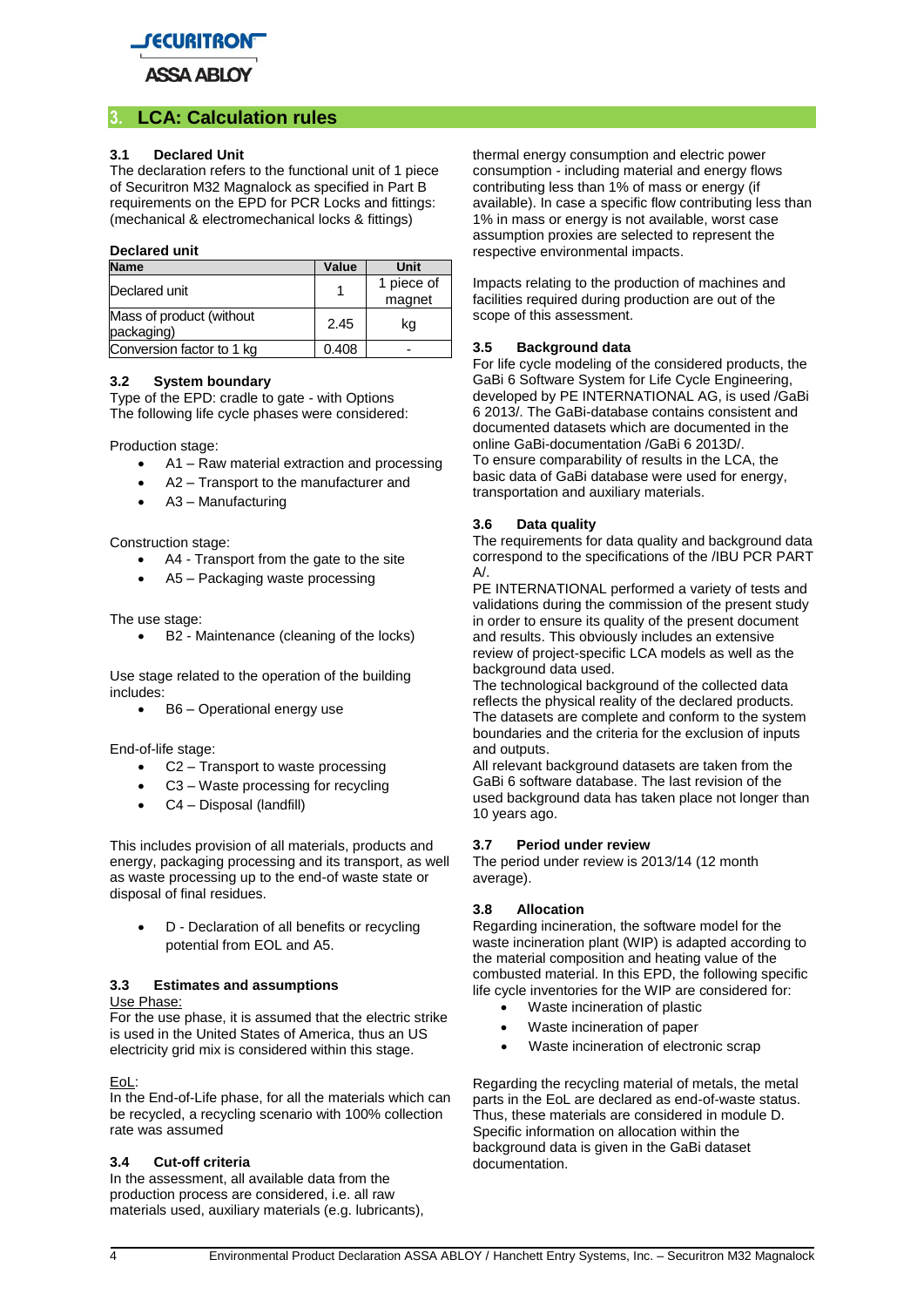

**3.9 Comparability** Basically, a comparison or an evaluation of EPD data is only possible if all the data sets to be compared

were created according to /EN 15804/ and the building context, respectively the product-specific characteristics of performance, are taken into account.

## **4. LCA: Scenarios and additional technical information**

The following technical information is a basis for the declared modules or can be used for developing specific scenarios in the context of a building assessment if modules are not declared (MND).

#### **Installation into the building (A5)**

| <b>Name</b>                                                              | Value | Unit |
|--------------------------------------------------------------------------|-------|------|
| Output substances following waste<br>treatment on site (Paper packaging) | 0.07  | kg   |

#### **Maintenance (B2)**

| <b>Name</b>        | Value | Unit |
|--------------------|-------|------|
| Water for cleaning | J.5   | ka/a |
|                    |       |      |

#### **Reference service life**

| Value | Unit | <b>Name</b>            |  |
|-------|------|------------------------|--|
|       |      | Reference service life |  |
|       |      |                        |  |

#### **Operational energy use (B6)**

| --                              |       |      |
|---------------------------------|-------|------|
| <b>Name</b>                     | Value | Unit |
| Electricity consumption         | 604   | kWh  |
| Days per year in use            | 365   |      |
| Hours per day in on mode        | 23    |      |
| Power consumption per mode in W | 3.6   | W    |

#### **End of life (C1-C4)**

| <b>Name</b>                                                                                               | Value | Unit |
|-----------------------------------------------------------------------------------------------------------|-------|------|
| Collected separately Copper, stainless<br>steel, steel. zinc, electronics, electro<br>mechanics, urethane | 2.45  | kg   |
| Collected as mixed construction waste<br>- construction waste for landfilling                             | 0.27  | kg   |
| Reuse Plastics / Urethane                                                                                 | 0.21  | kg   |
| Recycling Copper, stainless steel,<br>steel. zinc, electronics, electro<br>mechanics                      | 2.24  | kg   |
| Landfilling - Construction waste for<br>landfilling                                                       | 0.21  | kg   |

#### **Reuse, recovery and/or recycling potentials (D), relevant scenario information**

| <b>Name</b>                                                         | Value | Unit |
|---------------------------------------------------------------------|-------|------|
| Collected separately waste type                                     | 2.25  | kg   |
| (including packaging)                                               |       |      |
| <b>Recycling Copper</b>                                             | 9.1   | $\%$ |
| <b>Recycling Stainless steel</b>                                    | 7.4   | %    |
| <b>Recycling Steel</b>                                              | 60.6  | $\%$ |
| Recycling Zinc                                                      | 0.04  | $\%$ |
| <b>Recycling Electronics</b>                                        | 0.8   | $\%$ |
| Recycling Electro mechanics                                         | 0.2   | $\%$ |
| Reuse Plastics / urethane                                           | 8.3   | $\%$ |
| Reuse Paper packaging (from A5)                                     | 2.7   | $\%$ |
| Loss Construction waste for landfilling<br>(no recycling potential) | 10.8  | $\%$ |
|                                                                     |       |      |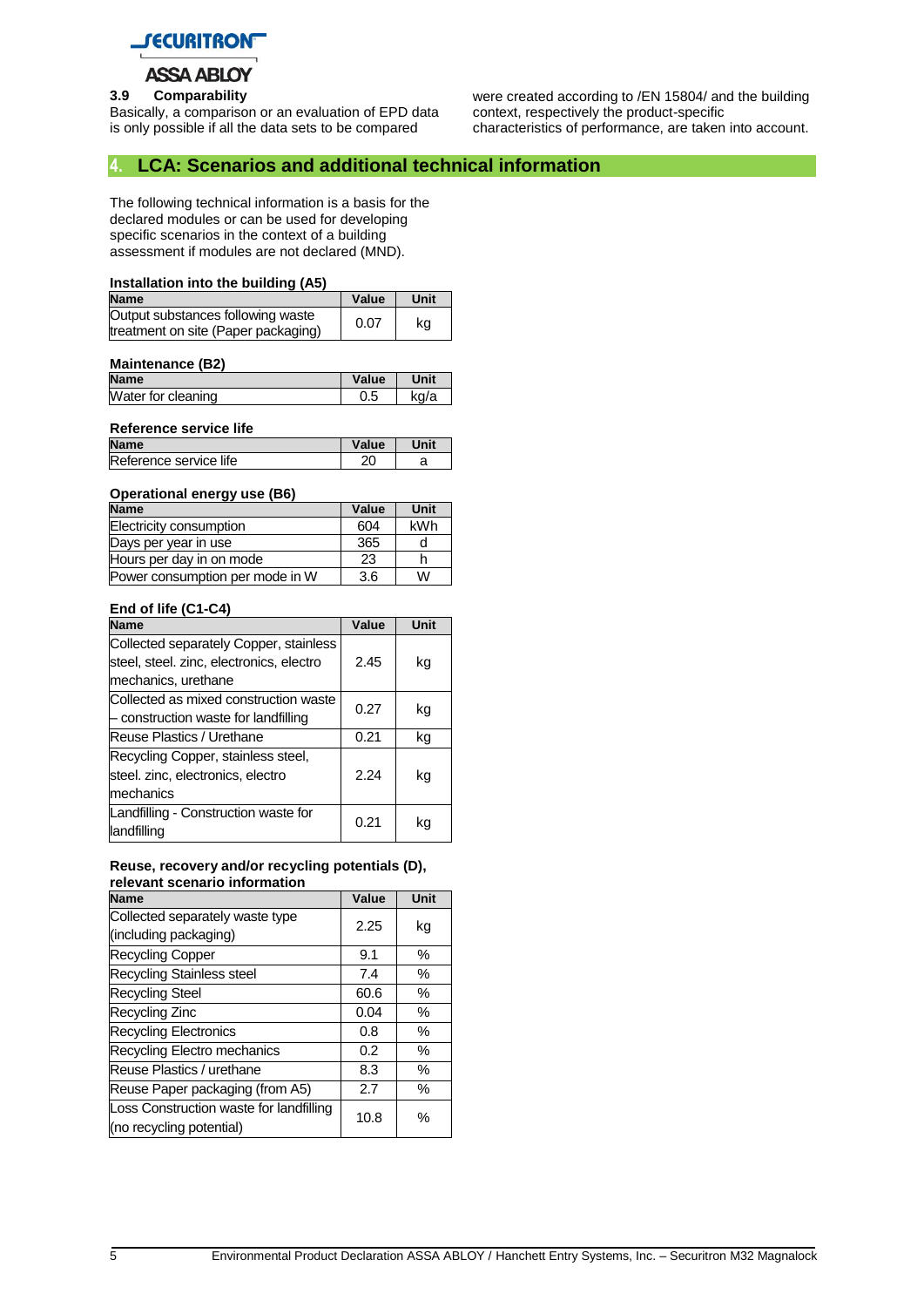

## Results shown below were calculated using CML 2001 – Apr. 2013 Methodology.

|                               | <b>DESCRIPTION OF</b>                                               |                          |                                                                                         | THE SYSTEM BOUNDARY       |                   |                       |               |            |                           |                             |                           |                                                       | $(X = INCLUDED IN LCA; MND = MODULE NOT DECLARED)$                                                                                                          |                |                             |                |                                                                                               |                                                                                                                                                                      |
|-------------------------------|---------------------------------------------------------------------|--------------------------|-----------------------------------------------------------------------------------------|---------------------------|-------------------|-----------------------|---------------|------------|---------------------------|-----------------------------|---------------------------|-------------------------------------------------------|-------------------------------------------------------------------------------------------------------------------------------------------------------------|----------------|-----------------------------|----------------|-----------------------------------------------------------------------------------------------|----------------------------------------------------------------------------------------------------------------------------------------------------------------------|
|                               | <b>CONSTRUCTI</b><br>ON PROCESS<br>PRODUCT STAGE<br><b>STAGE</b>    |                          |                                                                                         | <b>USE STAGE</b>          |                   |                       |               |            |                           |                             |                           |                                                       | END OF LIFE STAGE                                                                                                                                           |                |                             |                | <b>BENEFITS AND</b><br><b>LOADS</b><br><b>BEYOND THE</b><br><b>SYSTEM</b><br><b>BOUNDARYS</b> |                                                                                                                                                                      |
| Raw material<br><b>Supply</b> | Transport                                                           | Manufacturing            | Transport from the<br>gate to the site                                                  | Assembly                  | Jse               |                       | Maintenance   | Repair     | Replacement <sup>1)</sup> | Refurbishment <sup>1)</sup> | Operational energy<br>use | Operational water                                     | De-construction<br>demolition<br>use                                                                                                                        | Transport      | Waste processing            | Disposal       | Reuse-                                                                                        | Recovery-<br>Recycling-<br>potential                                                                                                                                 |
| A1                            | A <sub>2</sub>                                                      | A <sub>3</sub>           | A4                                                                                      | A5                        | <b>B1</b>         |                       | <b>B2</b>     | <b>B3</b>  | <b>B4</b>                 | <b>B5</b>                   | <b>B6</b>                 | <b>B7</b>                                             | C <sub>1</sub>                                                                                                                                              | C <sub>2</sub> | C <sub>3</sub>              | C <sub>4</sub> |                                                                                               | D                                                                                                                                                                    |
| X                             | X                                                                   | X                        | X                                                                                       | X                         | <b>MND</b>        |                       | X             | <b>MND</b> | <b>MND</b>                | <b>MND</b>                  | X                         | <b>MND</b>                                            | <b>MND</b>                                                                                                                                                  | X              | X                           | X              |                                                                                               | X                                                                                                                                                                    |
| ESI                           |                                                                     |                          |                                                                                         | <b>ENVIR</b>              |                   | ONMFI                 |               |            | <b>IMPACT:</b>            |                             |                           |                                                       | One piece of Securitron M32 Magnalock                                                                                                                       |                |                             |                |                                                                                               |                                                                                                                                                                      |
| Param<br>eter                 |                                                                     |                          | <b>Parameter</b>                                                                        |                           |                   | Unit                  |               | A1 - A3    | A4                        | A <sub>5</sub>              |                           | <b>B2</b>                                             | <b>B6</b>                                                                                                                                                   | C <sub>2</sub> | C <sub>3</sub>              |                | C <sub>4</sub>                                                                                | D                                                                                                                                                                    |
| <b>GWP</b>                    |                                                                     |                          | Global warming potential                                                                |                           |                   |                       |               |            |                           |                             |                           |                                                       | [kg CO <sub>2</sub> -Eq.] 1.96E+01 1.44E-01 9.63E-02 9.26E-02 4.06E+02 1.44E-01                                                                             |                |                             |                | 3.26E-03 7.62E-01                                                                             | 8.35E+00                                                                                                                                                             |
| ODP                           | Depletion potential of the<br>stratospheric ozone layer             |                          |                                                                                         | [kg CFC11-                | Eq.               |                       |               |            |                           |                             |                           |                                                       |                                                                                                                                                             |                |                             |                | 2.80E-09 6.88E-13 4.41E-13 3.66E-13 1.40E-07 6.88E-13 2.23E-12 2.29E-12 -7.94E-10             |                                                                                                                                                                      |
| AP                            | Acidification potential of land and<br>water                        |                          |                                                                                         | [kg SO <sub>2</sub> -Eq.] |                   |                       |               |            |                           |                             |                           | 1.34E-01 6.57E-04 2.20E-05 1.28E-04 1.37E+00 6.57E-04 |                                                                                                                                                             |                |                             |                | 1.54E-05 1.97E-04 -5.93E-02                                                                   |                                                                                                                                                                      |
| EP                            |                                                                     | Eutrophication potential |                                                                                         |                           |                   | [kg $(PO4)3$ -<br>Eq. |               |            |                           |                             |                           | 9.34E-03 1.50E-04 3.83E-06 9.05E-05 7.33E-02 1.50E-04 |                                                                                                                                                             |                |                             |                |                                                                                               | 8.66E-07   1.57E-05   -3.79E-03                                                                                                                                      |
| POCP                          | Formation potential of tropospheric<br>ozone photochemical oxidants |                          |                                                                                         |                           | [kg Ethen<br>Eq.] |                       |               |            |                           |                             |                           |                                                       | 8.89E-03 -2.12E-04 1.56E-06 7.53E-06 8.39E-02 -2.12E-04 9.14E-07 9.69E-06 -4.05E-03                                                                         |                |                             |                |                                                                                               |                                                                                                                                                                      |
| ADPE                          | Abiotic depletion potential for non<br>fossil resources             |                          |                                                                                         |                           | [kg Sb Eq.]       |                       |               |            |                           |                             |                           |                                                       | 4.96E-03 5.41E-09 1.74E-09 2.50E-08 5.36E-05 5.41E-09                                                                                                       |                | 4.51E-10 5.30E-08 -3.45E-03 |                |                                                                                               |                                                                                                                                                                      |
| <b>ADPF</b>                   | Abiotic depletion potential for fossil                              |                          |                                                                                         |                           |                   |                       |               |            |                           |                             |                           |                                                       | 2.42E+02 1.98E+00 2.70E-02 1.53E-01 4.68E+03 1.98E+00 3.70E-02 3.26E-01                                                                                     |                |                             |                |                                                                                               |                                                                                                                                                                      |
|                               |                                                                     |                          |                                                                                         |                           |                   | [MJ]                  |               |            |                           |                             |                           |                                                       |                                                                                                                                                             |                |                             |                |                                                                                               |                                                                                                                                                                      |
| RESUI                         | ß                                                                   | OF                       | resources<br>C.A                                                                        |                           | <b>SOURCE</b>     |                       |               |            |                           |                             |                           |                                                       | <b>USE: One piece of Securitron M32 Magnalock</b>                                                                                                           |                |                             |                |                                                                                               | 9.37E+01                                                                                                                                                             |
| <b>Paramet</b><br>er          |                                                                     |                          | <b>Parameter</b>                                                                        |                           |                   | Unit                  | A1 - A3       |            | A4                        | A <sub>5</sub>              |                           | <b>B2</b>                                             | <b>B6</b>                                                                                                                                                   | C <sub>2</sub> | C <sub>3</sub>              |                | C <sub>4</sub>                                                                                | D                                                                                                                                                                    |
| PERE                          |                                                                     |                          | Renewable primary energy as<br>energy carrier                                           |                           |                   |                       | [MJ] 1.79E+01 |            |                           |                             |                           |                                                       |                                                                                                                                                             |                |                             |                |                                                                                               |                                                                                                                                                                      |
| <b>PERM</b>                   |                                                                     |                          | Renewable primary energy                                                                |                           |                   |                       | [MJ] 0.00E+00 |            |                           |                             |                           |                                                       |                                                                                                                                                             |                |                             |                |                                                                                               |                                                                                                                                                                      |
| PERT                          |                                                                     |                          | resources as material utilization<br>Total use of renewable primary<br>energy resources |                           |                   |                       |               |            | [MJ] 1.79E+01 7.81E-02    | 2.52E-03                    |                           |                                                       | 1.22E-02 4.58E+02 7.81E-02                                                                                                                                  |                | 1.06E-02                    |                |                                                                                               | 2.44E-02-4.22E+00                                                                                                                                                    |
| <b>PENRE</b>                  |                                                                     |                          | Non renewable primary energy as<br>energy carrier                                       |                           |                   |                       | [MJ] 2.63E+02 |            |                           |                             |                           |                                                       |                                                                                                                                                             |                |                             |                |                                                                                               |                                                                                                                                                                      |
| PENRM                         |                                                                     |                          | Non renewable primary energy as<br>material utilization                                 |                           |                   |                       | [MJ] 0.00E+00 |            |                           |                             |                           |                                                       |                                                                                                                                                             |                |                             |                |                                                                                               |                                                                                                                                                                      |
| PENRT                         |                                                                     |                          | Total use of non renewable primary<br>energy resources                                  |                           |                   |                       |               |            |                           |                             |                           |                                                       |                                                                                                                                                             |                |                             |                |                                                                                               | [MJ] 2.63E+02 1.99E+00 3.16E-02 1.69E-01 5.93E+03 1.99E+00 5.80E-02 3.63E-01 -9.80E+01                                                                               |
| SΜ                            |                                                                     |                          | Use of secondary material                                                               |                           |                   |                       |               |            |                           |                             |                           |                                                       |                                                                                                                                                             |                |                             |                |                                                                                               | [kg] 2.65E-01 0.00E+00 0.00E+00 0.00E+00 0.00E+00 0.00E+00 0.00E+00 0.00E+00 0.00E+00                                                                                |
| RSF<br><b>NRSF</b>            |                                                                     |                          | Use of renewable secondary fuels<br>Use of non renewable secondary                      |                           |                   |                       |               |            |                           |                             |                           |                                                       |                                                                                                                                                             |                |                             |                |                                                                                               | $[$ [MJ] $]$ 0.00E+00 $]$ 0.00E+00 $]$ 0.00E+00 $]$ 0.00E+00 $]$ 0.00E+00 $]$ 0.00E+00 $]$ 0.00E+00 $]$ 0.00E+00 $]$ 0.00E+00 $]$ 0.00E+00                           |
| <b>FW</b>                     |                                                                     |                          | fuels<br>Use of net fresh water                                                         |                           |                   |                       |               |            |                           |                             |                           |                                                       |                                                                                                                                                             |                |                             |                |                                                                                               | [m <sup>3</sup> ] 9.72E-02 5.51E-05 2.80E-04 6.41E-04 2.08E+00 5.51E-05 2.62E-05 1.89E-03 -3.22E-02                                                                  |
|                               |                                                                     |                          |                                                                                         |                           |                   |                       |               |            |                           |                             |                           |                                                       | RESULTS OF THE LCA - OUTPUT FLOWS AND WASTE CATEGORIES: One piece of Securitron M32                                                                         |                |                             |                |                                                                                               |                                                                                                                                                                      |
| <b>Magnalock</b>              |                                                                     |                          |                                                                                         |                           |                   |                       |               |            |                           |                             |                           |                                                       |                                                                                                                                                             |                |                             |                |                                                                                               |                                                                                                                                                                      |
| Paramet<br>er                 |                                                                     |                          | Parameter                                                                               |                           |                   | Unit                  |               | A1 - A3    | A4                        | A <sub>5</sub>              |                           | <b>B2</b>                                             | <b>B6</b>                                                                                                                                                   | C <sub>2</sub> | C <sub>3</sub>              |                | C <sub>4</sub>                                                                                | D                                                                                                                                                                    |
| <b>HWD</b><br><b>NHWD</b>     |                                                                     |                          | Hazardous waste disposed<br>Non hazardous waste disposed                                |                           |                   | [kg]<br>[kg]          |               |            |                           |                             |                           |                                                       |                                                                                                                                                             |                |                             |                |                                                                                               | 8.51E-03 4.53E-06 2.18E-06 1.63E-05 4.62E-03 4.53E-06 8.04E-06 2.65E-05 1.24E-03<br>2.92E+00 2.50E-04 2.42E-03 3.01E-02 1.89E+00 2.50E-04 1.87E-05 7.23E-02 1.10E+00 |
| <b>RWD</b>                    |                                                                     |                          | Radioactive waste disposed                                                              |                           |                   | [kg]                  |               |            |                           |                             |                           |                                                       |                                                                                                                                                             |                |                             |                |                                                                                               | 8.40E-03   2.60E-06   1.85E-06   6.45E-06   4.88E-01   2.60E-06   8.36E-06   1.47E-05   -1.78E-03                                                                    |
| CRU                           |                                                                     |                          | Components for re-use                                                                   |                           |                   | [kg]                  |               |            |                           |                             |                           |                                                       | $[0.00E + 00]0.00E + 00]0.00E + 00]0.00E + 00]0.00E + 00]0.00E + 00]0.00E + 00]0.00E + 00$                                                                  |                |                             |                |                                                                                               | $\blacksquare$                                                                                                                                                       |
| <b>MFR</b><br><b>MER</b>      |                                                                     |                          | Materials for recycling<br>Materials for energy recovery                                |                           |                   | [kg]<br>[kg]          |               |            |                           |                             |                           |                                                       | $0.00E+0000.00E+0006.80E-020.00E+0000.00E+0000.00E+0002.04E+0000.00E+00$                                                                                    |                |                             |                |                                                                                               | $\overline{\phantom{a}}$                                                                                                                                             |
| EEE<br>EET                    |                                                                     |                          | Exported electrical energy<br>Exported thermal energy                                   |                           |                   | [MJ]<br>[MJ]          |               |            |                           |                             |                           |                                                       | $[0.00E+00]0.00E+00]$ 1.22E-01 $[0.00E+00]0.00E+00]0.00E+00]0.00E+00$ 1.44E+00<br>$[0.00E+00]0.00E+00]3.44E-01]0.00E+0000.00E+0000.00E+0000.00E+003.94E+00$ |                |                             |                |                                                                                               | $\blacksquare$                                                                                                                                                       |

## **6. LCA: Interpretation**

This chapter contains an interpretation of the Life Cycle Impact Assessment categories. Stated percentages in the whole interpretation are related to the overall life cycle, excluding credits (module D).

The production phase (modules A1-A3) contributes between 2% and 11% to the overall results for all the environmental impact assessment categories hereby considered, except for the abiotic depletion potential (ADPE), for which the contribution from the production phase accounts for app. 99% - this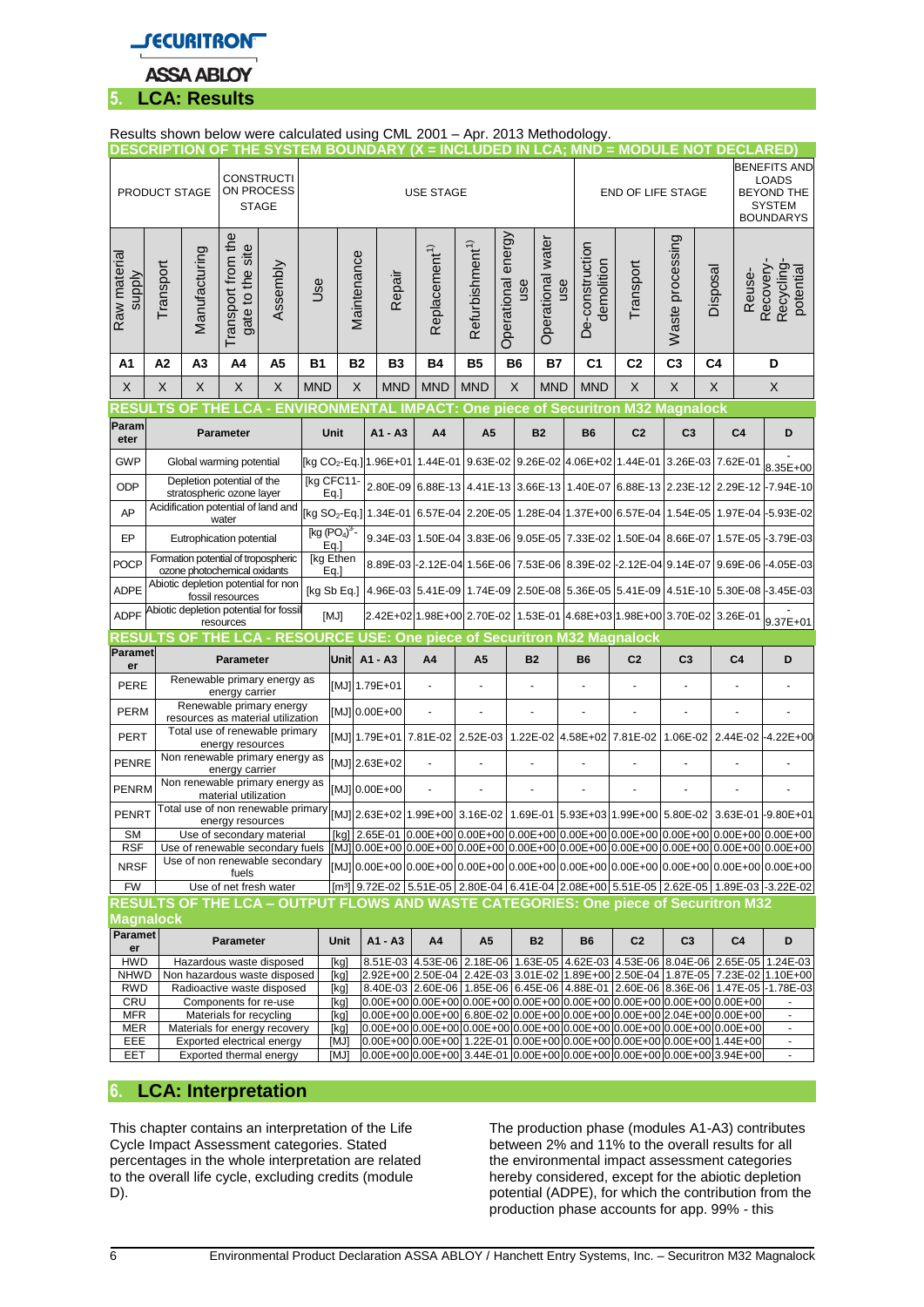

impact category describes the reduction of the global amount of non-renewable raw materials, therefore, as expected, it is mainly related with the extraction of raw materials (A1).

Within the production phase, the main contribution for all the impact categories is the production of steel, with app. 97%, mainly due to the energy consumption on this process. Steel accounts with app. 62% to the overall mass of the product,

therefore, the impacts are in line with the mass composition of the product. The environmental impacts for the transport (A2) have a negligible impact within this stage.

#### **7. Requisite evidence**

Not applicable in this EPD.

#### **8. References**

#### **Institut Bauen und Umwelt**

Institut Bauen und Umwelt e.V., Berlin (pub.): Generation of Environmental Product Declarations (EPDs);

#### **General principles**

for the EPD range of Institut Bauen und Umwelt e.V. (IBU), 2013-04 [www.bau-umwelt.de](http://www.bau-umwelt.de/)

#### **PCR Part A**

Institut Bauen und Umwelt e.V., Berlin (pub.): Product Category Rules for Construction Products from the range of Environmental Product Declarations of Institut Bauen und Umwelt (IBU), Part A: Calculation Rules for the Life Cycle Assessment and Requirements on the Background Report. April 2013 [www.bau-umwelt.de](http://www.bau-umwelt.de/)

#### **IBU PCR Part B**

IBU PCR Part B: PCR Guidance-Texts for Building-Related Products and Services. From the range of Environmental Product Declarations of Institute Construction and Environment e.V. (IBU). Part B: Requirements on the EPD for Locks and fittings. [www.bau-umwelt.com](http://www.bau-umwelt.com/)

#### **ISO 14025**

DIN EN ISO 14025:2011-10: Environmental labels and declarations — Type III environmental declarations — Principles and procedures

#### **EN 15804**

EN 15804: 2012+A1:2014: Sustainability of construction works — Environmental Product Declarations — Core rules for the product category of construction products

To reflect the use phase (module B6), the energy consumption was included and it has a major contribution for all the impact assessment categories considered - between 88% and 98%, with the exception of ADPE (1%). This is a result of 23 hours of operation in on mode per day and per 365 days in a year.

In the end-of-life phase, there are loads and benefits (module D, negative values) considered. The benefits are considered beyond the system boundaries and are declared for the recycling potential of the metals and for the credits from the incineration process (energy substitution).

#### **GaBi 6 2013**

GaBi 6 2013: Software-System and Database for Life Cycle Engineering. Copyright, TM. Stuttgart, Leinfelden-Echterdingen, 1992-2013.

#### **GaBi 6 2013D**

GaBi 6 2013D: Documentation of GaBi 6: Software-System and Database for Life Cycle Engineering. Copyright, TM. Stuttgart, Leinfelden-Echterdingen, 1992-2013. http://documentation.gabi-software.com/

#### **ISO 14001**

Environmental management systems - Requirements with guidance for use (ISO 14001:2004 + Cor. 1:2009)

#### **ISO 9001:2008**

ISO 9001:2008: Quality management systems - Requirements (ISO 9001:2008).

#### **UL10C**

Positive Pressure Fire Tests of Door Assemblies

#### **UL294**

.

Access Control System Units

#### **ANSI/BHMA A156.23**

This Standard establishes requirements for electromagnetic locks and includes cyclical, dynamic, operational, strength and finish tests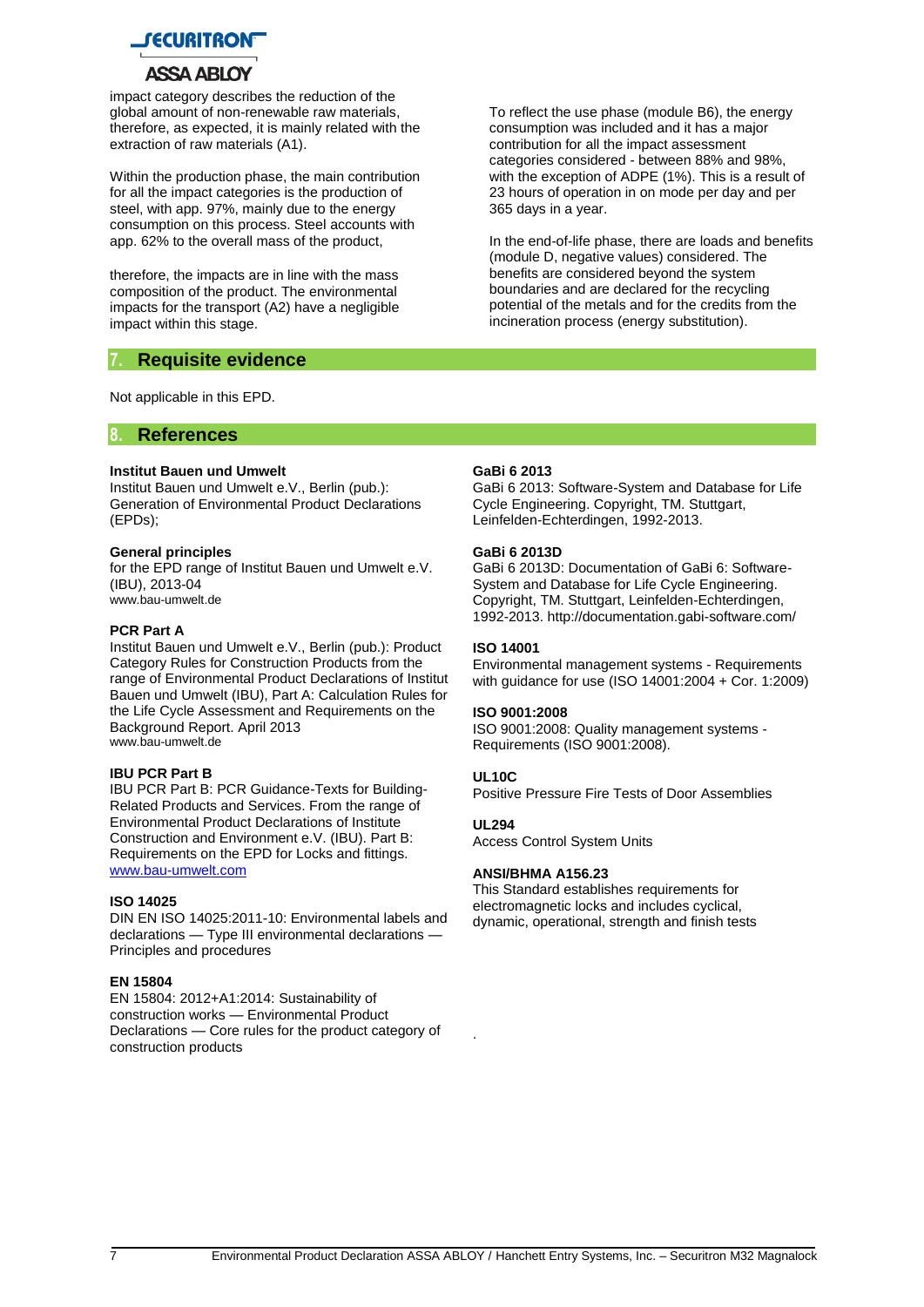

Results shown below were calculated using TRACI Methodology.

| <b>DESCRIPTION</b>                                               |                                               |                                                                  |                                          |                                                        |            |                                                                                 |                                                                                                                                                                                                                                                         |                                                                         |                             |             |                                 |                                                                         | THE SYSTEM BOUNDARY (X = INCLUDED IN LCA; MND = MODULE NOT DECLARED) |                |                  |                                                                                                   |                     |                                                                                                                            |
|------------------------------------------------------------------|-----------------------------------------------|------------------------------------------------------------------|------------------------------------------|--------------------------------------------------------|------------|---------------------------------------------------------------------------------|---------------------------------------------------------------------------------------------------------------------------------------------------------------------------------------------------------------------------------------------------------|-------------------------------------------------------------------------|-----------------------------|-------------|---------------------------------|-------------------------------------------------------------------------|----------------------------------------------------------------------|----------------|------------------|---------------------------------------------------------------------------------------------------|---------------------|----------------------------------------------------------------------------------------------------------------------------|
| <b>CONSTRUCTI</b><br>ON PROCESS<br>PRODUCT STAGE<br><b>STAGE</b> |                                               |                                                                  | <b>USE STAGE</b>                         |                                                        |            |                                                                                 |                                                                                                                                                                                                                                                         |                                                                         |                             |             |                                 | <b>END OF LIFE STAGE</b>                                                |                                                                      |                |                  | <b>BENEFITS AND</b><br><b>LOADS</b><br><b>BEYOND THE</b><br><b>SYSTEM</b><br><b>BOUNDARYS</b>     |                     |                                                                                                                            |
| Raw material<br><b>supply</b>                                    | Transport                                     | Manufacturing                                                    | the<br>gate to the site<br>ransport from | Assembly                                               | Use        | Maintenance                                                                     | Repair                                                                                                                                                                                                                                                  | Replacement <sup>1)</sup>                                               | Refurbishment <sup>1)</sup> | Operational | Operational water<br>energy use | use                                                                     | De-construction<br>demolition                                        | Transport      | Waste processing | Disposal                                                                                          | Recovery-<br>Reuse- | Recycling<br>potential                                                                                                     |
| Α1                                                               | A2                                            | A <sub>3</sub>                                                   | A4                                       | A <sub>5</sub>                                         | <b>B1</b>  | <b>B2</b>                                                                       | B <sub>3</sub>                                                                                                                                                                                                                                          | <b>B4</b>                                                               | <b>B5</b>                   | <b>B6</b>   | <b>B7</b>                       |                                                                         | C <sub>1</sub>                                                       | C <sub>2</sub> | C <sub>3</sub>   | C <sub>4</sub>                                                                                    |                     | D                                                                                                                          |
| X                                                                | X                                             | X                                                                | X                                        | X                                                      | <b>MND</b> | X                                                                               | <b>MND</b>                                                                                                                                                                                                                                              | <b>MND</b>                                                              | <b>MND</b>                  | X           | <b>MND</b>                      |                                                                         | <b>MND</b>                                                           | X              | X                | X                                                                                                 |                     | X                                                                                                                          |
|                                                                  |                                               | O                                                                | CΔ                                       |                                                        |            | <b>ENVIRONMENTAL</b>                                                            |                                                                                                                                                                                                                                                         |                                                                         |                             |             |                                 |                                                                         | <b>IMPACT: One piece of Securitron M32 Magnalock</b>                 |                |                  |                                                                                                   |                     |                                                                                                                            |
| Parameter                                                        |                                               |                                                                  | Parameter                                |                                                        |            | Unit                                                                            | $A1-3$                                                                                                                                                                                                                                                  | A4                                                                      | A <sub>5</sub>              |             | <b>B2</b>                       |                                                                         | <b>B6</b>                                                            | C <sub>2</sub> | C <sub>3</sub>   |                                                                                                   | C <sub>4</sub>      | D                                                                                                                          |
| <b>GWP</b>                                                       |                                               | Global warming potential                                         |                                          |                                                        |            |                                                                                 |                                                                                                                                                                                                                                                         |                                                                         |                             |             |                                 |                                                                         |                                                                      |                |                  | [kg CO <sub>2</sub> -Eq.] 1.96E+01 1.44E-01 9.63E-02 9.26E-02 4.06E+02 1.44E-01 3.26E-03 7.62E-01 |                     | 8.35E+00                                                                                                                   |
| ODP                                                              |                                               | Depletion potential of the<br>stratospheric ozone layer          |                                          |                                                        |            | [kg CFC11-<br>$Eq.$ ]                                                           |                                                                                                                                                                                                                                                         |                                                                         |                             |             |                                 |                                                                         |                                                                      |                |                  | 2.99E-09 7.31E-13 4.69E-13 3.89E-13 1.49E-07 7.31E-13 2.37E-12 2.44E-12 -8.67E-10                 |                     |                                                                                                                            |
| AP                                                               |                                               | Acidification potential of land                                  | and water                                |                                                        |            |                                                                                 |                                                                                                                                                                                                                                                         |                                                                         |                             |             |                                 |                                                                         |                                                                      |                |                  |                                                                                                   |                     | 02-Eq.]  1.31E-01  8.59E-04  2.66E-05  1.94E-04  1.28E+00  8.59E-04  1.46E-05  2.31E-04  4.5.75E-02                        |
| EP                                                               |                                               |                                                                  | Eutrophication potential                 |                                                        |            | [kg N-eq.]                                                                      |                                                                                                                                                                                                                                                         |                                                                         |                             |             |                                 |                                                                         | 1.24E-02 6.07E-05 1.53E-06 2.03E-04 6.30E-02 6.07E-05 6.20E-07       |                |                  |                                                                                                   |                     | 7.39E-06 -1.82E-03                                                                                                         |
| Smog                                                             |                                               | Ground-level smog formation<br>potential                         |                                          |                                                        |            |                                                                                 |                                                                                                                                                                                                                                                         |                                                                         |                             |             |                                 |                                                                         |                                                                      |                |                  |                                                                                                   |                     | [kg O <sub>3</sub> -eq.]  1.60E+00  1.77E-02   6.21E-04   3.39E-03   1.09E+01   1.77E-02   1.32E-04   1.98E-03   -6.77E-01 |
| Resources                                                        |                                               |                                                                  |                                          |                                                        | [MJ]       |                                                                                 |                                                                                                                                                                                                                                                         |                                                                         |                             |             |                                 | 1.74E+01 2.85E-01 3.17E-03 1.56E-02 2.76E+02 2.85E-01 2.64E-03 3.35E-02 |                                                                      |                |                  |                                                                                                   | 4.71E+00            |                                                                                                                            |
| <b>RESUL</b>                                                     | TS                                            |                                                                  |                                          |                                                        |            |                                                                                 | OF THE LCA - RESOURCE USE: One piece of Securitron M32 Magnalock                                                                                                                                                                                        |                                                                         |                             |             |                                 |                                                                         |                                                                      |                |                  |                                                                                                   |                     |                                                                                                                            |
|                                                                  | Parameter<br>Parameter                        |                                                                  |                                          |                                                        | Unit       | $A1-3$                                                                          | A4                                                                                                                                                                                                                                                      | A <sub>5</sub>                                                          |                             | <b>B2</b>   |                                 | <b>B6</b>                                                               | C <sub>2</sub>                                                       | C <sub>3</sub> |                  | C <sub>4</sub>                                                                                    | D                   |                                                                                                                            |
| PERE                                                             | Renewable primary energy as<br>energy carrier |                                                                  |                                          |                                                        | [MJ]       | 1.79E+01                                                                        |                                                                                                                                                                                                                                                         |                                                                         |                             |             | ä,                              |                                                                         |                                                                      |                |                  |                                                                                                   |                     |                                                                                                                            |
| <b>PERM</b>                                                      |                                               | Renewable primary energy<br>resources as material<br>utilization |                                          |                                                        |            | [MJ]                                                                            | $0.00E + 00$                                                                                                                                                                                                                                            |                                                                         |                             |             |                                 |                                                                         |                                                                      |                |                  |                                                                                                   |                     |                                                                                                                            |
| PERT                                                             |                                               | Total use of renewable primary                                   | energy resources                         |                                                        |            | [MJ]                                                                            |                                                                                                                                                                                                                                                         | 1.79E+01 7.81E-02 2.52E-03 1.22E-02 4.58E+02 7.81E-02 1.06E-02 2.44E-02 |                             |             |                                 |                                                                         |                                                                      |                |                  |                                                                                                   |                     | 4.22E+00                                                                                                                   |
| <b>PENRE</b>                                                     |                                               | Non renewable primary energy                                     | as energy carrier                        |                                                        |            | [MJ]                                                                            | 2.63E+02                                                                                                                                                                                                                                                | ä,                                                                      |                             |             |                                 |                                                                         | ä,                                                                   |                | ä,               |                                                                                                   |                     |                                                                                                                            |
| <b>PENRM</b>                                                     |                                               | Non renewable primary energy                                     | as material utilization                  |                                                        |            | [MJ]                                                                            | $0.00E + 00$                                                                                                                                                                                                                                            |                                                                         |                             |             |                                 |                                                                         |                                                                      |                |                  |                                                                                                   |                     |                                                                                                                            |
| PENRT                                                            |                                               |                                                                  |                                          | Total use of non renewable<br>primary energy resources |            | [MJ]<br>2.63E+02 1.99E+00 3.16E-02 1.69E-01 5.93E+03 1.99E+00 5.80E-02 3.63E-01 |                                                                                                                                                                                                                                                         |                                                                         |                             |             |                                 |                                                                         | 9.80E+01                                                             |                |                  |                                                                                                   |                     |                                                                                                                            |
| SM                                                               |                                               |                                                                  | Use of secondary material                |                                                        |            | [kg]                                                                            |                                                                                                                                                                                                                                                         |                                                                         |                             |             |                                 |                                                                         |                                                                      |                |                  |                                                                                                   |                     | 2.65E-01 0.00E+000.00E+000.00E+000.00E+000.00E+000.00E+000.00E+000.00E+000.00E+00                                          |
| <b>RSF</b>                                                       |                                               | Use of renewable secondary<br>fuels                              |                                          |                                                        |            | [MJ]                                                                            |                                                                                                                                                                                                                                                         |                                                                         |                             |             |                                 |                                                                         |                                                                      |                |                  |                                                                                                   |                     |                                                                                                                            |
| <b>NRSF</b>                                                      |                                               | Use of non renewable<br>secondary fuels                          |                                          |                                                        |            | [MJ]                                                                            |                                                                                                                                                                                                                                                         |                                                                         |                             |             |                                 |                                                                         |                                                                      |                |                  |                                                                                                   |                     |                                                                                                                            |
| <b>FW</b>                                                        |                                               |                                                                  | Use of net fresh water                   |                                                        |            | $\lceil m^3 \rceil$                                                             |                                                                                                                                                                                                                                                         |                                                                         |                             |             |                                 |                                                                         |                                                                      |                |                  |                                                                                                   |                     | 9.72E-02 5.51E-05 2.80E-04 6.41E-04 2.08E+00 5.51E-05 2.62E-05 1.89E-03 - 3.22E-02                                         |
| <b>Magnalock</b>                                                 |                                               |                                                                  |                                          |                                                        |            |                                                                                 | RESULTS OF THE LCA - OUTPUT FLOWS AND WASTE CATEGORIES: One piece of Securitron M32                                                                                                                                                                     |                                                                         |                             |             |                                 |                                                                         |                                                                      |                |                  |                                                                                                   |                     |                                                                                                                            |
| Parameter                                                        |                                               |                                                                  | Parameter                                |                                                        |            | Unit                                                                            | $A1-3$                                                                                                                                                                                                                                                  | A4                                                                      | A <sub>5</sub>              |             | <b>B2</b>                       |                                                                         | <b>B6</b>                                                            | C <sub>2</sub> | C <sub>3</sub>   |                                                                                                   | C <sub>4</sub>      | D                                                                                                                          |
| <b>HWD</b>                                                       |                                               | Hazardous waste disposed                                         |                                          |                                                        |            | [kg]                                                                            | 8.51E-03 4.53E-06 2.18E-06                                                                                                                                                                                                                              |                                                                         |                             |             |                                 |                                                                         | 1.63E-05 4.62E-03 4.53E-06 8.04E-06 2.65E-05 1.24E-03                |                |                  |                                                                                                   |                     |                                                                                                                            |
| <b>NHWD</b>                                                      |                                               | Non hazardous waste disposed                                     |                                          |                                                        |            | [kg]                                                                            | 2.92E+00 2.50E-04 2.42E-03 3.01E-02 1.89E+00 2.50E-04 1.87E-05 7.23E-02                                                                                                                                                                                 |                                                                         |                             |             |                                 |                                                                         |                                                                      |                |                  |                                                                                                   |                     | 1.10E+00                                                                                                                   |
| <b>RWD</b>                                                       |                                               | Radioactive waste disposed                                       |                                          |                                                        |            | [kg]                                                                            |                                                                                                                                                                                                                                                         |                                                                         |                             |             |                                 |                                                                         |                                                                      |                |                  |                                                                                                   |                     | 8.40E-03   2.60E-06   1.85E-06   6.45E-06   4.88E-01   2.60E-06   8.36E-06   1.47E-05   -1.78E-03                          |
| CRU                                                              |                                               |                                                                  | Components for re-use                    |                                                        |            | [kg]                                                                            | $0.00E + 00000E + 000000E + 000000E + 000000E + 000000E + 000000E + 00000E + 00000E + 00000E + 000000E + 000000E + 000000E + 000000E + 000000E + 000000E + 000000E + 000000E + 000000E + 000000E + 000000E + 000000E + 000000E + 000000E + 000000E + 0$ |                                                                         |                             |             |                                 |                                                                         |                                                                      |                |                  |                                                                                                   |                     | $\overline{\phantom{a}}$                                                                                                   |
| <b>MFR</b>                                                       |                                               |                                                                  | Materials for recycling                  |                                                        |            | [kg]                                                                            | 0.00E+00 0.00E+00 6.80E-02 0.00E+00 0.00E+00 0.00E+00 2.04E+00 0.00E+00                                                                                                                                                                                 |                                                                         |                             |             |                                 |                                                                         |                                                                      |                |                  |                                                                                                   |                     | ۰                                                                                                                          |
| MER                                                              |                                               | Materials for energy recovery                                    |                                          |                                                        |            | [kg]                                                                            |                                                                                                                                                                                                                                                         |                                                                         |                             |             |                                 |                                                                         |                                                                      |                |                  |                                                                                                   |                     | ۰                                                                                                                          |
| EEE<br>EET                                                       |                                               | Exported electrical energy                                       |                                          |                                                        |            | [MJ]<br>[MJ]                                                                    | 0.00E+00 0.00E+00 1.22E-01 0.00E+00 0.00E+00 0.00E+00 0.00E+00 1.44E+00<br>$[0.00E + 00]0.00E + 00]3.44E - 01]0.00E + 00]0.00E + 00]0.00E + 00]0.00E + 00]3.94E + 00$                                                                                   |                                                                         |                             |             |                                 |                                                                         |                                                                      |                |                  |                                                                                                   |                     | $\frac{1}{2}$<br>÷,                                                                                                        |
|                                                                  | Exported thermal energy                       |                                                                  |                                          |                                                        |            |                                                                                 |                                                                                                                                                                                                                                                         |                                                                         |                             |             |                                 |                                                                         |                                                                      |                |                  |                                                                                                   |                     |                                                                                                                            |